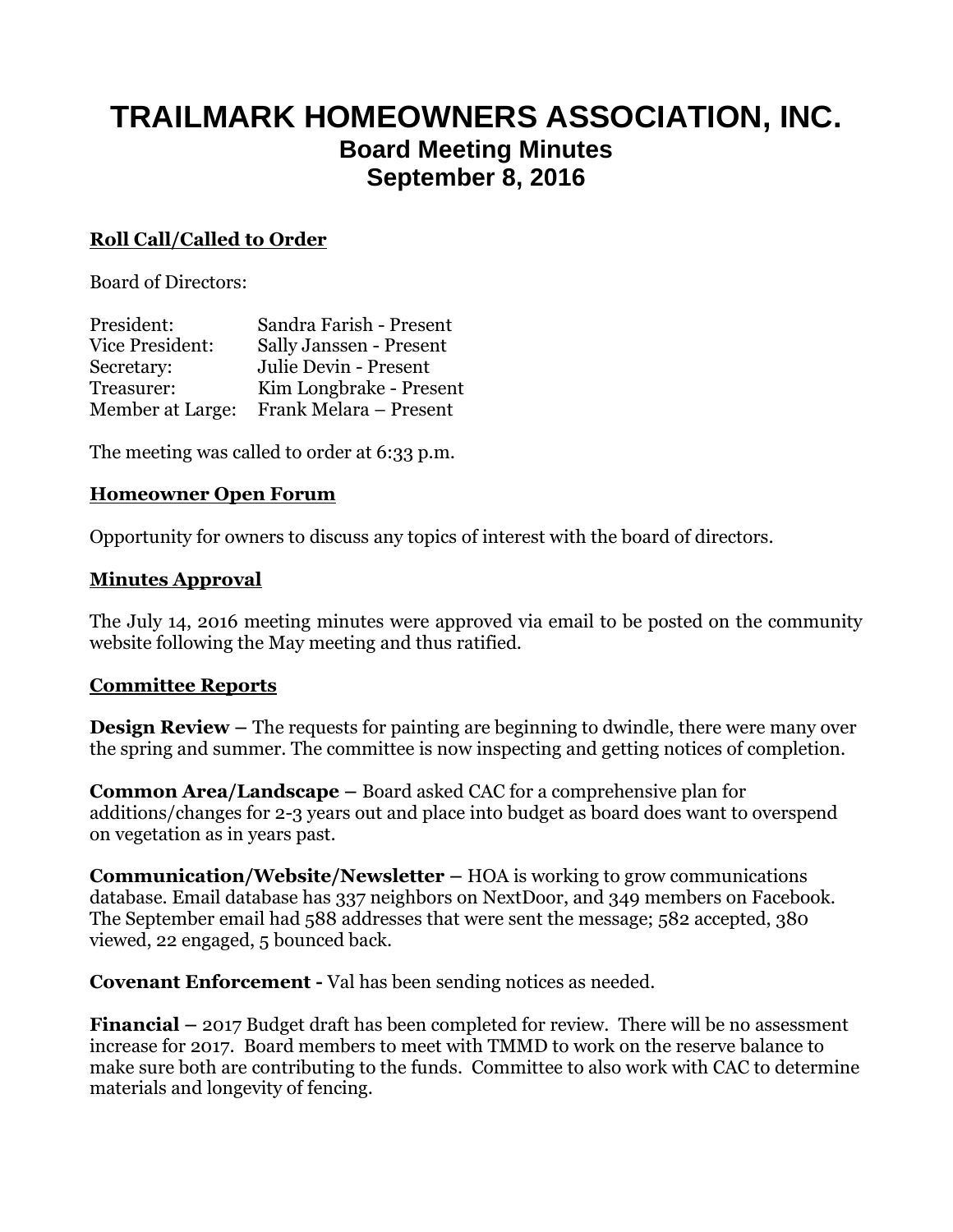**Safety –** An owner requested a dead end sign be placed on s field cul-de-sac. This request was denied. Parking lot striping at Trailmark Park will be addressed with SSPR.

**Social** – There are 3 co-chairs now. Inaugural ice-skating event being planned for March.

### **Old Business**

**Holland Street and Finland Drive Intersection –** A two way stop on S Holland, at the intersection of S Holland and W Finland Drive has been proposed by the city. The stop signs would be stopping traffic along Holland. 2) A series of three or four speed bumps along S Holland, and two on W Finland. Each speed bump will have painted arrows on the bumps, and accompanying signage. The speed bumps are made by the city of Littleton, and are 3 inches tall, and 12 feet in width (the distance over which the vehicle will pass). Due to the potential noise of these humps, the abundance of signage, the change in aesthetics; a 2 way stop would likely be the best approach to handle this safety issue at this time. The city will continue to monitor and adjust as needed.

**Reservoir Usage –** Chemicals are unsafe for humans, so no kayaks or SUP allowed on the lake.

**Neighbor of the Month** – Recognition program to be implemented to acknowledge a Trailmark resident that goes above and beyond in helping their community. The rules: Nominate someone for a good deed or a job well done by posting their name and the action you wish to congratulate them for on the TrailMark HOA Facebook page (images welcome!). Up to four winners will be selected every month! Each person will be given a \$25 gift card as a thank you for their contribution to our neighborhood. Winners will be chosen by the amount of likes to the post, so it is the community members who get to vote! The same person may be nominated for separate actions, but may not be nominated for the same deed more than once a year.

**City of Littleton Grant** – Circuit of outdoor equipment is being looked into.

**Fire Station** – Rules briefly reviewed. No other meetings may be held at the fire station.

## **Financials**

Board reviewed the financial status and the operating accounts, reserve accounts and delinquency totals with the Board.

### **Adjournment**

There being no further business, Frank moved to approve adjournment of the meeting. Kim seconded; motion carried unanimously and the meeting adjourned at 7:29 p.m.

Respectfully submitted,

Val Ivan Managing Agent